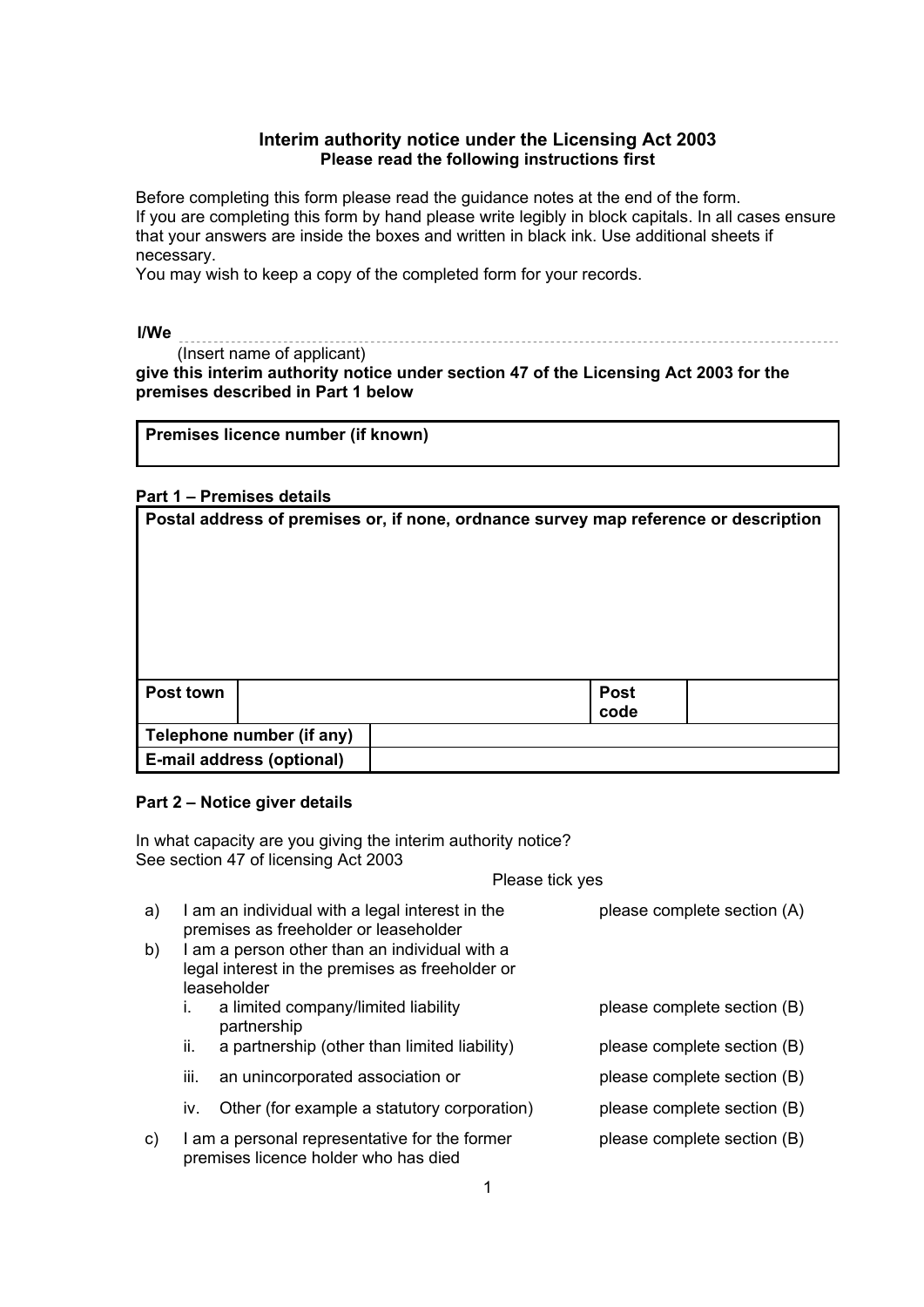| d) | I have power of attorney which is registered for | please comple |
|----|--------------------------------------------------|---------------|
|    | the former premises licence holder who has       |               |
|    | become mentally incapable                        |               |

- e) I am the insolvency practitioner for the former please complete section (B) premises licence holder who is insolvent
- f) I am applying as the former premises licence please complete section (B) holder is no longer entitled to work in the UK.

## **Date of lapsing of licence**

| On what date (as applicable)                                                                                                                                                              | Day Month Year |
|-------------------------------------------------------------------------------------------------------------------------------------------------------------------------------------------|----------------|
| did the former premises licence holder die?                                                                                                                                               |                |
| was the power of attorney registered under section 6 of<br>the Enduring Powers of Attorney Act 1985 or the lasting<br>power of attorney registered under the Mental Capacity<br>Act 2005? |                |
| did the former holder become insolvent?                                                                                                                                                   |                |
| did the former holder's immigration status expire<br>$\bullet$                                                                                                                            |                |

## **(A) Details of individual notice givers** (fill in as applicable)

| Mr                                                                                                                                                                                                                 | Mrs                              | Miss<br>Ms |  |                    | Other Title (for<br>example, Rev) |                 |
|--------------------------------------------------------------------------------------------------------------------------------------------------------------------------------------------------------------------|----------------------------------|------------|--|--------------------|-----------------------------------|-----------------|
| <b>Surname</b>                                                                                                                                                                                                     |                                  |            |  | <b>First names</b> |                                   |                 |
| Date of birth                                                                                                                                                                                                      |                                  |            |  | <b>Nationality</b> |                                   |                 |
|                                                                                                                                                                                                                    | I am 18 years old or over        |            |  |                    |                                   | Please tick yes |
| <b>Current residential</b><br>address if different<br>from premises<br>address                                                                                                                                     |                                  |            |  |                    |                                   |                 |
| <b>Post</b><br>Town                                                                                                                                                                                                |                                  |            |  |                    | <b>Postcode</b>                   |                 |
|                                                                                                                                                                                                                    | Daytime contact telephone number |            |  |                    |                                   |                 |
|                                                                                                                                                                                                                    | E-mail address (optional)        |            |  |                    |                                   |                 |
| Where applicable (if demonstrating a right to work via the Home Office online right to<br>work checking service), the 'share code' provided to the applicant by the service<br>(please see note 2 for information) |                                  |            |  |                    |                                   |                 |

- ete section (B)
- 
-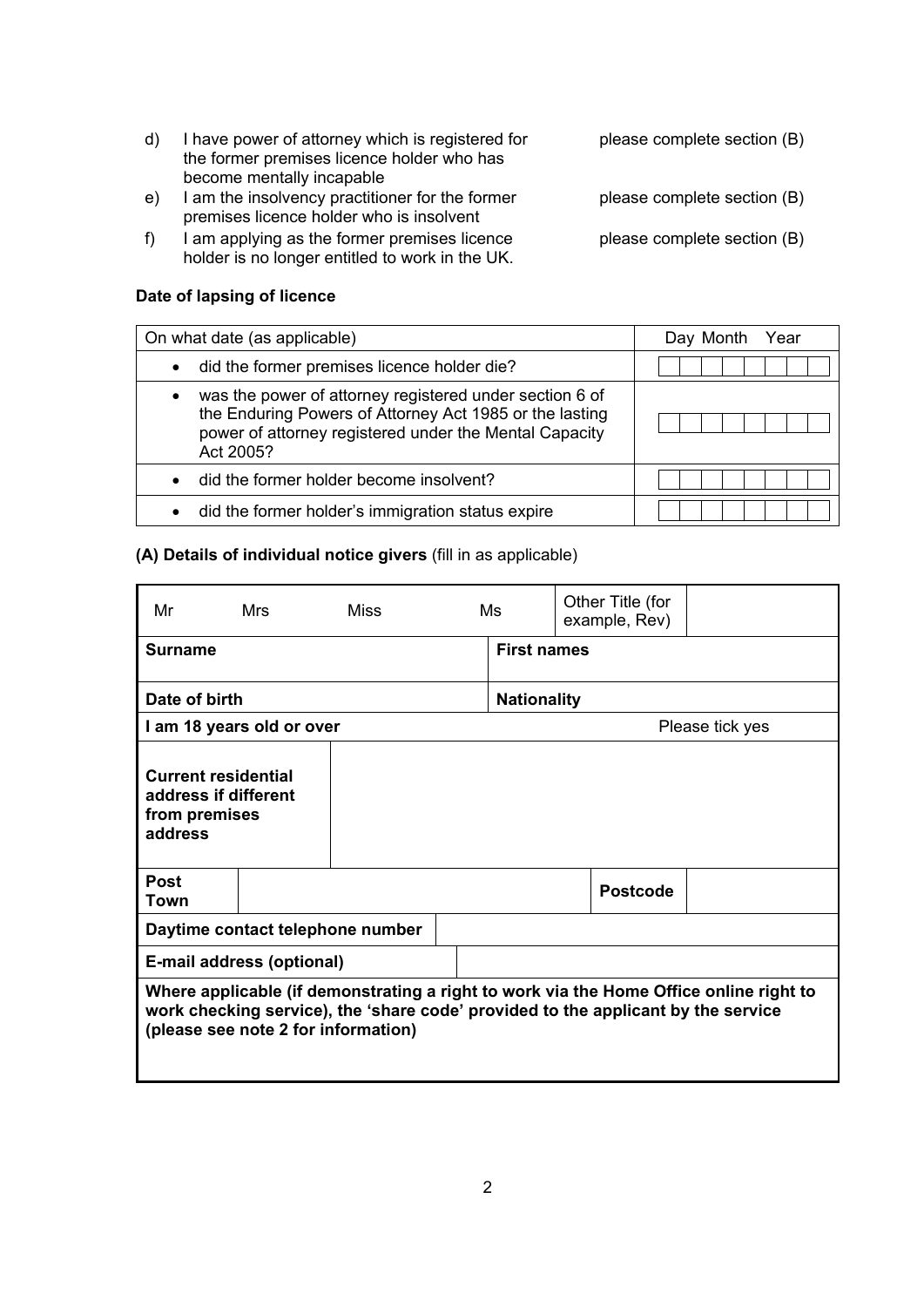# **Details of second individual notice giver (if applicable)**

| Mr                                                                                                                                                                                                                 | <b>Mrs</b> | <b>Miss</b>                      |                    | Ms                 | Other Title (for<br>example, Rev) |                 |
|--------------------------------------------------------------------------------------------------------------------------------------------------------------------------------------------------------------------|------------|----------------------------------|--------------------|--------------------|-----------------------------------|-----------------|
| <b>Surname</b>                                                                                                                                                                                                     |            |                                  |                    | <b>First names</b> |                                   |                 |
| Date of Birth                                                                                                                                                                                                      |            |                                  | <b>Nationality</b> |                    |                                   |                 |
| I am 18 years old or over                                                                                                                                                                                          |            |                                  |                    |                    |                                   | Please tick yes |
| <b>Current residential</b><br>address if different<br>from premises<br>address                                                                                                                                     |            |                                  |                    |                    |                                   |                 |
| <b>Post</b><br>Town                                                                                                                                                                                                |            |                                  |                    |                    | <b>Postcode</b>                   |                 |
|                                                                                                                                                                                                                    |            | Daytime contact telephone number |                    |                    |                                   |                 |
| E-mail address<br>(optional)                                                                                                                                                                                       |            |                                  |                    |                    |                                   |                 |
| Where applicable (if demonstrating a right to work via the Home Office online right to<br>work checking service), the 'share code' provided to the applicant by the service<br>(please see note 2 for information) |            |                                  |                    |                    |                                   |                 |

# **(B) Non-individual notice giver**

**Please provide name and registered address of applicant in full. Where appropriate please give any registered number. In the case of a partnership or other joint venture (other than a body corporate), please give the name and address of each party concerned** 

| Name                                                                                          |
|-----------------------------------------------------------------------------------------------|
| <b>Address</b>                                                                                |
|                                                                                               |
|                                                                                               |
|                                                                                               |
| Registered number (where applicable)                                                          |
|                                                                                               |
| Description of applicant (for example, partnership, company, unincorporated association etc.) |
|                                                                                               |
|                                                                                               |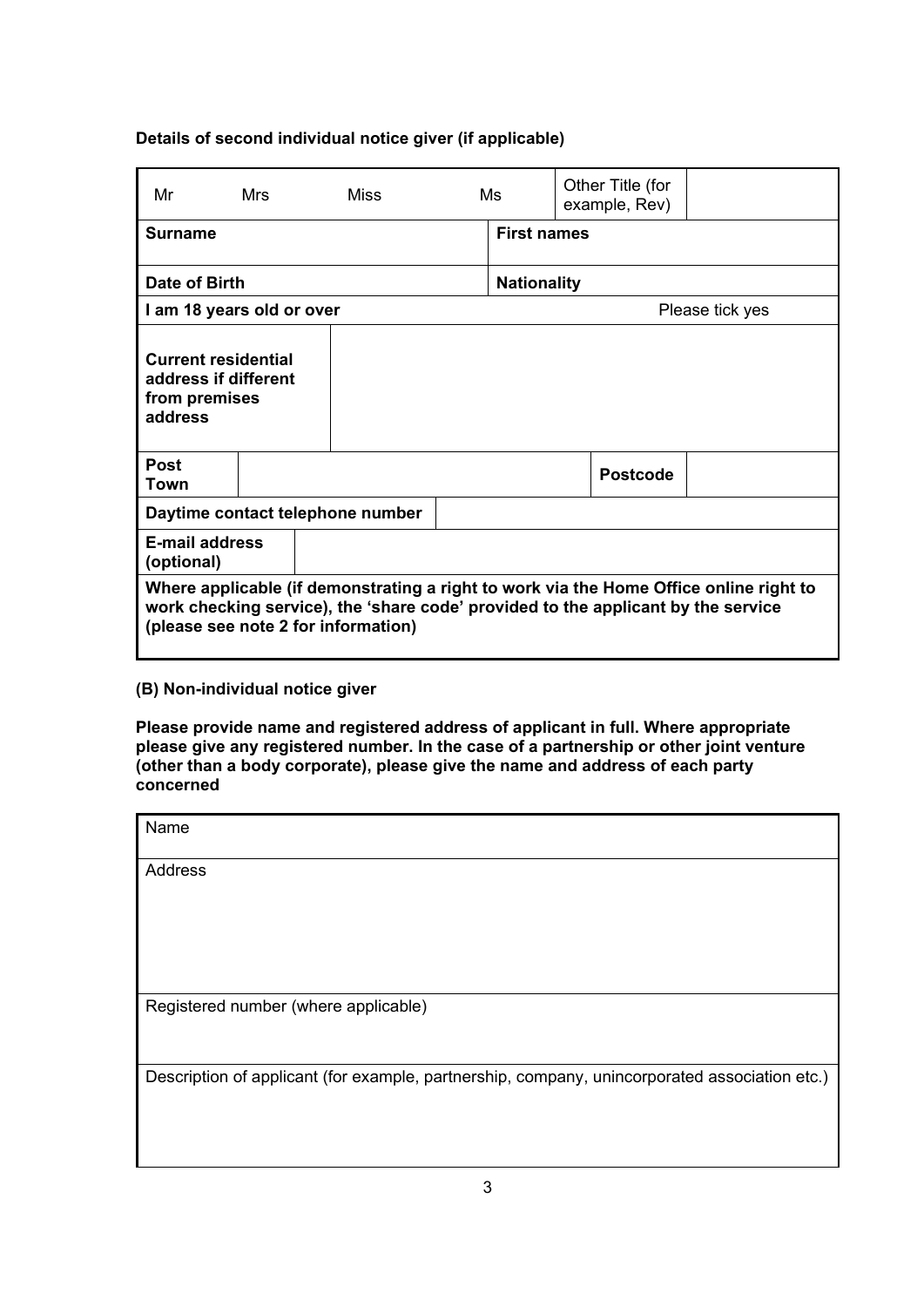Telephone number (if any)

E-mail address (optional)

## **Part 3**

Yes (please tick)

Has an interim authority notice previously been given relating to this premises and the former premises licence holder?

If not when do you want the variation to take effect from

 Has there been an application to transfer the premises licence under section 50 of the Licensing Act 2003?

Day Month Year

|                                                                                                                               | Yes (please<br>tick) |
|-------------------------------------------------------------------------------------------------------------------------------|----------------------|
| I have made or enclosed payment of the fee                                                                                    |                      |
| I have sent a copy of this form to the chief officer of police for the area<br>$\bullet$<br>in which the premises is situated |                      |
| • I have sent a copy of this form to Home Office Immigration<br>Enforcement                                                   |                      |
| I have notified the designated premises supervisor (if different from the<br>$\bullet$<br>premises licence holder), if any    |                      |
| I confirm that I am entitled to work in the United Kingdom (see<br>guidance note 2)                                           |                      |
| I understand that if I do not comply with the above requirements my<br>$\bullet$<br>application will be rejected              |                      |

 licensable activity relates to the supply of alcohol by a club to a member or the provision of This notice will lapse at the end of the 28-day period, after the lapsing of the premises licence, unless a copy of the notice has been given to the chief officer of police for the police area or each police area in which the premises is situated; and a copy has been sent to home office immigration enforcement. (If the licensable activity is the retail of alcohol or the provision of latenight refreshment, the notice giver must forward the IAN onto the police and SOS. If the regulated entertainment, the IAN must be forwarded onto the police only).

 conviction to a fine of any amount. It is an offence, under Section 158 of the Licensing Act 2003, to make a false statement in or in connection with this application. Those who make a false statement may be liable on summary

 It is an offence under Section 24b of the Immigration Act 1971 for a person to work when they know, or have reasonable cause to believe, that they are disqualified from doing so by reason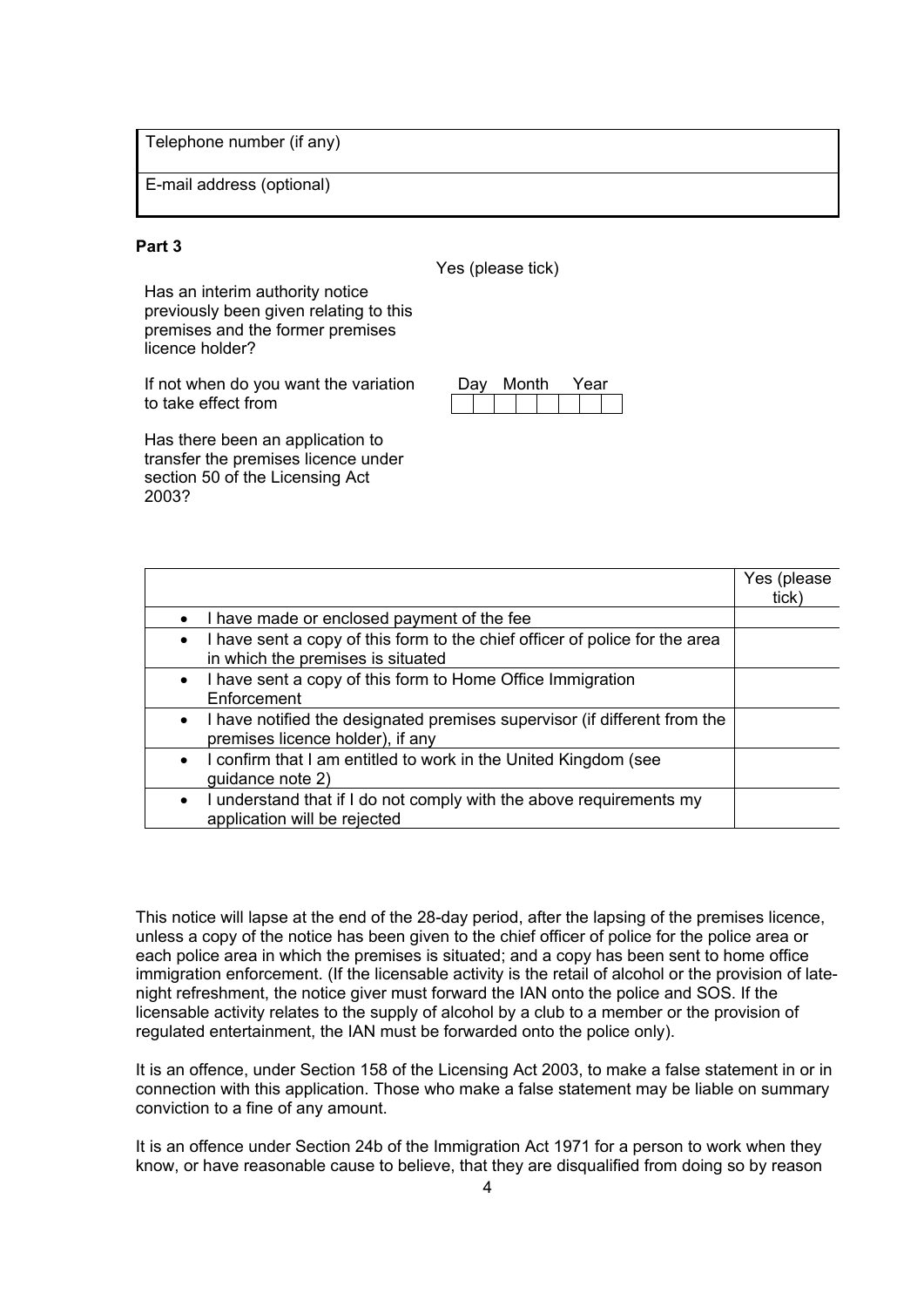of their immigration status. Those who employ an adult without leave or who is subject to conditions as to employment, will be liable for a civil penalty under section 15 of the Immigration, Asylum and Nationality Act 2006 and, pursuant to Section 21 of the same act, will be committing an offence where they do so in the knowledge, or with reasonable cause to believe, that the employee is disqualified.

## **Part 4 – Signatures** (please read guidance note1)

**Signature of notice giver or notice giver's solicitor or other duly authorised agent** (please read guidance note 3)**. If signing on behalf of the notice giver please state in what capacity.** 

| Signature |  |
|-----------|--|
| Date      |  |
| Capacity  |  |

**For joint notices signature of 2nd notice giver or 2nd notice giver's solicitor or other authorised agent** (please read guidance note 4)**. If signing on behalf of the applicant please state in what capacity.** 

| Signature |  |
|-----------|--|
| Date      |  |
| Capacity  |  |

|                              | Contact name (where not previously given) and address for correspondence<br>associated with this notice (please read guidance note 5) |
|------------------------------|---------------------------------------------------------------------------------------------------------------------------------------|
| Post town                    | Post code                                                                                                                             |
| Telephone number (if<br>any) |                                                                                                                                       |
|                              | If you would prefer us to correspond with you by e-mail your e-mail address (optional)                                                |

#### **Notes for Guidance**

- 1. The notice must be signed.
- **2.** Right to work/immigration status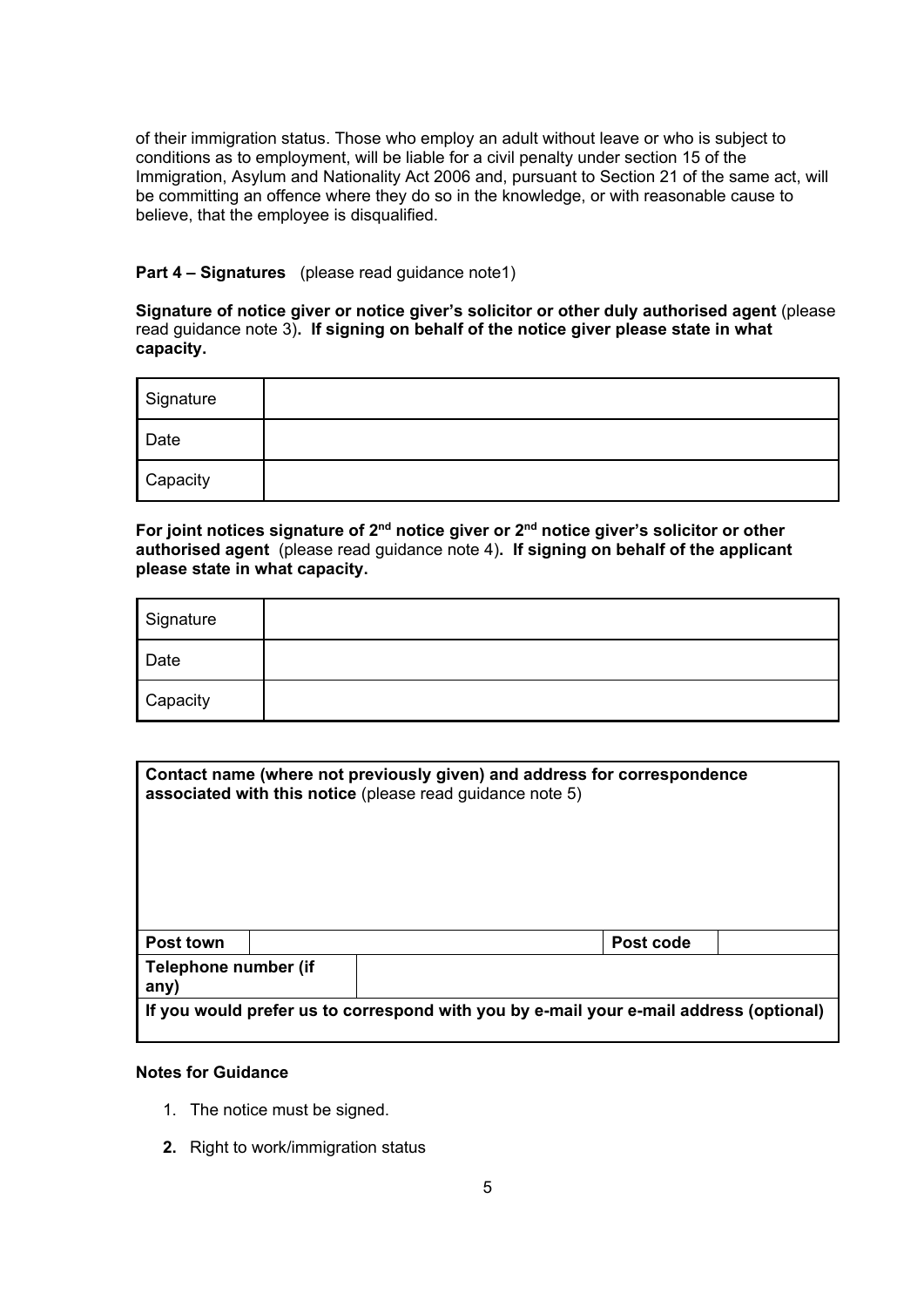A licence may not be issued to an individual or an individual in a partnership which is not a limited liability partnership who is resident in the UK who:

- does not have the right to live and work in the UK; or
- is subject to a condition preventing him or her from doing work relating to the carrying on of a licensable activity.

Any licence issued in respect of an application made on or after 6 April 2017 will become invalid if the holder ceases to be entitled to work in the UK.

Applicants must demonstrate that they have the right to work in the UK and are not subject to a condition preventing them from doing work relating to the carrying on of a licensable activity.

They do this in one of two ways:

- 1) by providing, with this application, copies or scanned copies of the documents which an applicant has provided to demonstrate their entitlement to work in the UK (which do not need to be certified) as per information published on gov.uk and in guidance.
- using the Home Office online right to work checking service (see below). 2) by providing their 'share code' to enable the licensing authority to carry out a check

## **Home Office online right to work checking service.**

 As an alternative to providing a copy of original documents, applicants may demonstrate their right to work by allowing the licensing authority to carry out a check with the Home Office online right to work checking service.

 applicant's date of birth, will allow the licensing authority to carry out the check. To demonstrate their right to work via the Home Office online right to work checking service, applicants should include in this application their share code, provided to them upon accessing the service at https://www.gov.uk/prove-right-to-work). Which, along with the

In order to establish the applicant's right to work, the check will need to indicate that the applicant is allowed to work in the United Kingdom and is not subject to a condition preventing them from doing work relating to the carrying on of a licensable activity.

service should submit copies of documents as set out above. An online check will not be possible in all circumstances because not all applicants will have an immigration status that can be shared digitally. The Home Office online right to work checking service sets out what information and/or documentation applicants will need in order to access the service. Applicants who are unable to obtain a share code from the

Your right to work will be checked as part of your licensing application and this could involve us checking your immigration status with the Home Office. We may otherwise share information with the Home Office. Your licence application will not be determined until you have complied with this guidance.

- 3. A notice giver's agent (for example solicitor) may sign the form on their behalf provided that they have actual authority to do so.
- 4. Where there is more than one notice giver, both notice givers or their respective agents must sign the application form.